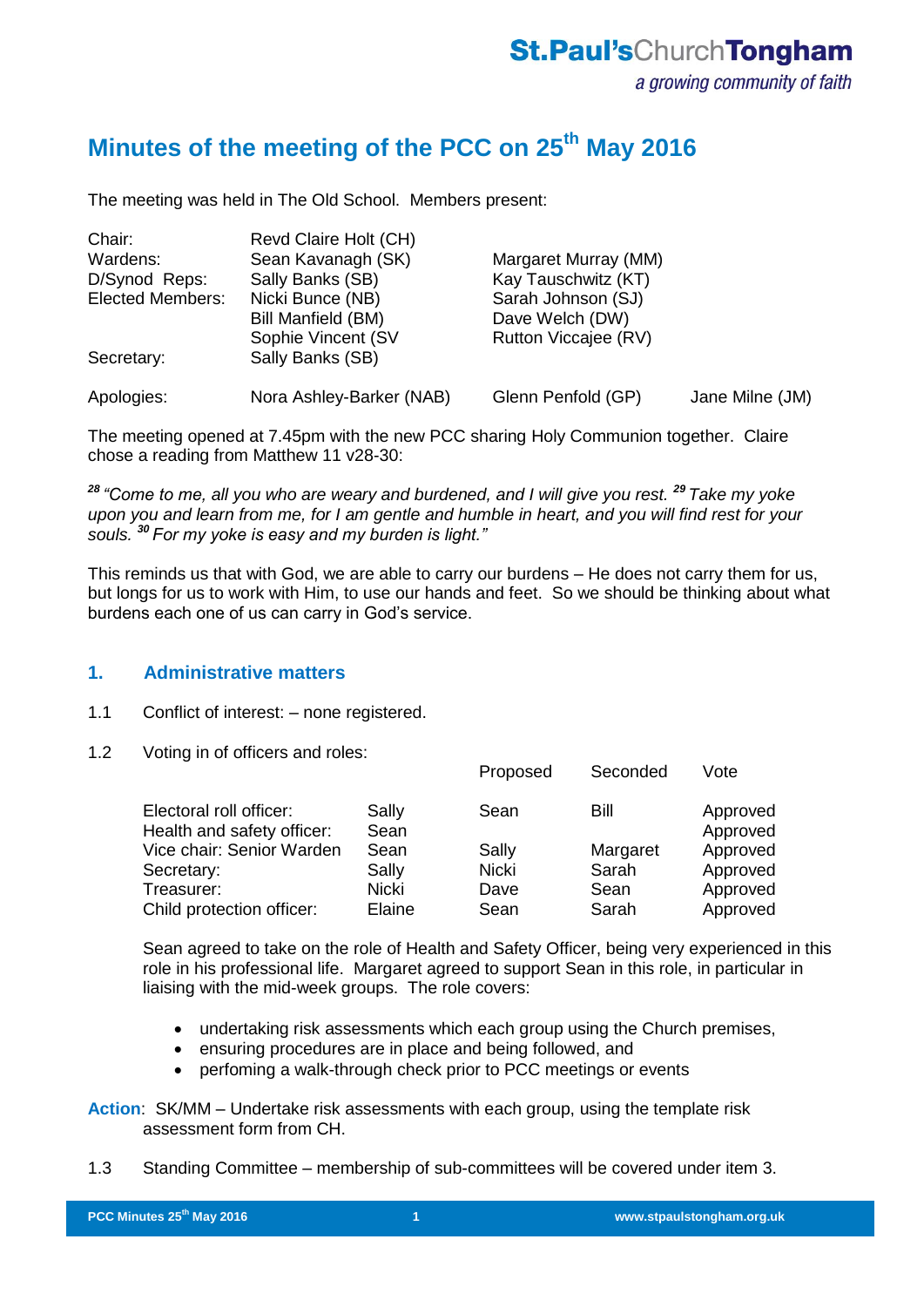1.4 Cheque signatories: Current signatories are: Alan Elston, Paul Burdett, Sally Banks, Sue Treherne. We agreed to approve Nicki Bunce and Margaret Murray as new signatories, and remove Sue Treherne. This reflects the handover of Treasury responsibilities from Sue to Nicki. Sue will retain authority to view the accounts online. [Post meeting note: Paul Burdett will also be removed from the signatories list.]

**Action**: NB – add NB, MM as signatories; remove ST, PB

1.5 Auditor of Accounts: This can no longer be Nicki's father as Nicki is both a member of PCC and Treasurer. Victoria Poole was proposed, as she has recently completed her qualifications, is currently working in an accounting role, and is independent of the PCC. Victoria was approved as auditor.

# **2. Mission Action Plan (MAP) Update**

- 2.1 "To roll out a shared leadership plan to enable us to continue to grow." CH reported that there was some progress on this item and lots of thinking has been done!
- 2.2 "To review administration support." This is the area where we need to get a quick win. Two proposals were tabled at the meeting and both were accepted:

Occasional Helpers Sign-up form – for small ad hoc jobs such as cutting out, gardening, shopping. People agree to be on the circulation list for requests for help. This should be a way of lots of people getting involved, who might otherwise feel they cannot make an ongoing regular commitment.

Administration Support role – this can be a paid role (10/hr) which hopefully will make it more attractive! Work will be recorded on a timesheet, and is estimated at 2-4 hours a week on average.

2.3 "To review PCC meetings and subcommittees to resource vision and support new MAP for 2017." This is the main item for discussion at this meeting – see below at section 3.

# **3. Terms of Reference for PCC**

3.1 PCC terms of reference will be updated to reflect the outcome of our discussions on meeting structure. Three options were presented, and options 2 and 3 were approved:

Option 2. There will be sub-committee meetings which occur between PCC meetings, and these will be where the bulk of the work takes place. Sub-committees will contain at least one representative from the PCC, together with invited members who bring particular interest, experience and knowledge to the group.

Option 3. was also agreed, to reduce the number of PCC meetings each year from 6 to 4.

The meeting discussed who would lead and participate in these sub-committees. The following will be created:

#### 3.2 **Finance** Chair: Nicki

Team: Sally. Nora was absent, but will be invited to join this team. This sub-committee will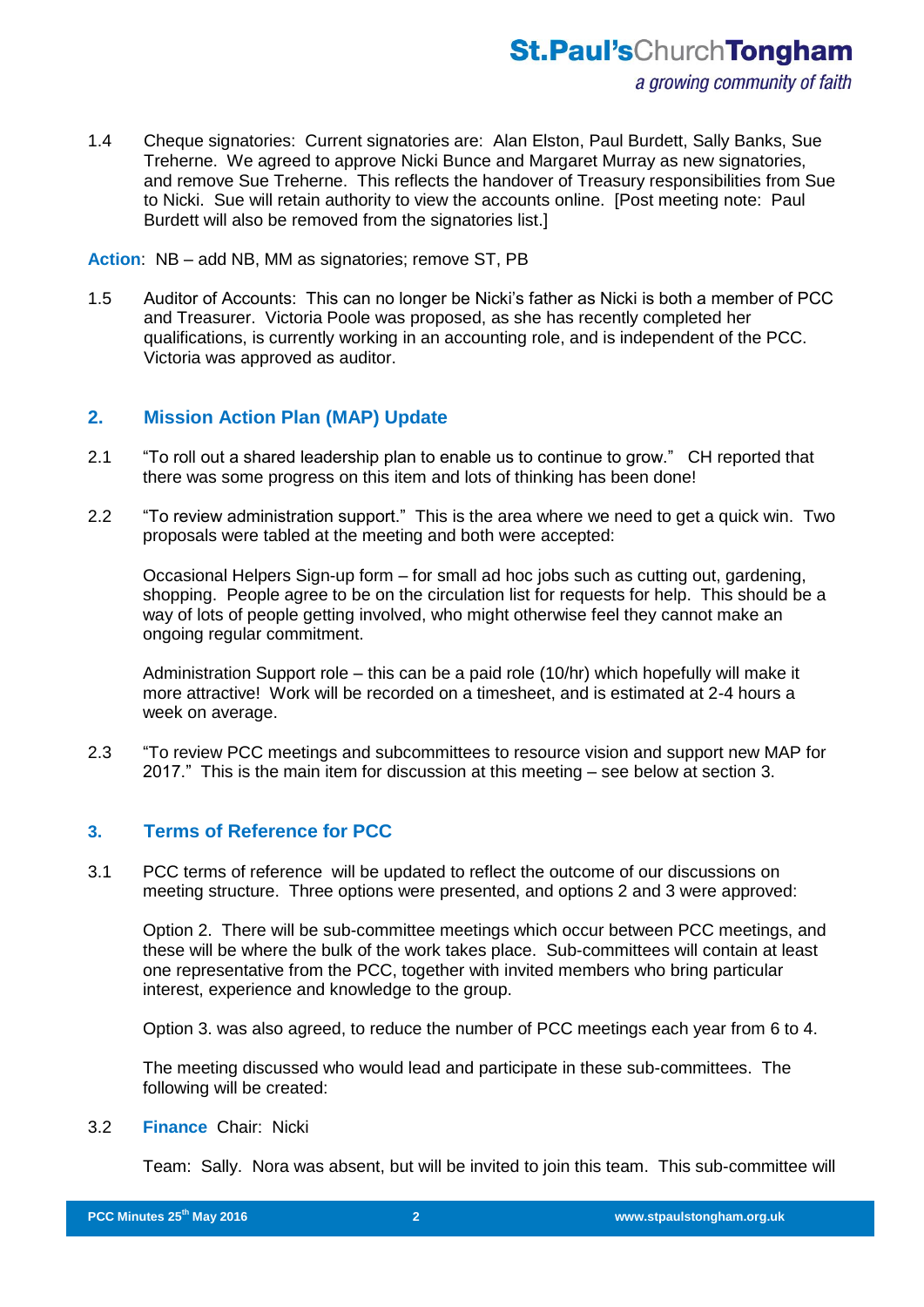do forecasting, budgeting and long term planning. Links to Vision team and stewardship.

#### 3.3 **Maintenance & Projects, incl Health & Safety** Chair: Sean

Team: Bill, Glenn, Margaret from PCC, plus Paul Burdett, Phil Treherne. This is an expansion on the current Maintenance team. This sub-committee will cover maintenance, plus projects, and also cover Health and Safety.

#### **3.4 Vision** Chair: Claire

Team: Dave, Rutton, Sophie from PCC. Jane was absent, but will be invited to join. This sub-committee will look at where we are going as a church, what God is calling us to do, and the new leadership structure.

#### **3.5 SWOT (Supporting Work Outside Tongham)** Chair: Sue Treherne

Team: Margaret, Sarah from PCC. This sub-committee will identify specific projects for St Paul's to support, and plan communications, provide updates at services, plus an annual report with proposals for the 12 months ahead to the PCC.

#### **3.6 Safeguarding** Chair: Elaine Penfold

Team: DBS helper (tbd). This sub-committee will meet twice each year, once before the first PCC meeting of the year, and then 6 months later. Elaine will also be responsible for the on-going safeguarding process.

3.7 Notes: Claire will not be expected to attend sub-committees she doesn't chair (ie. all except Vision). Sub-committees may raise issues and request agenda items at PCC meetings. There will be a designated week when the sub-committee meetings will be required to take place. It will then be up to the group to decide a date, place and time to meet. Each sub-committee will issue minutes and proposals so that this information is available prior to the next PCC meeting.

Sub-Committee summary:

| <b>Finance</b> | <b>Maintenance</b> | <b>Vision</b> | <b>SWOT</b> | <b>Safeguarding</b> |
|----------------|--------------------|---------------|-------------|---------------------|
| <b>Nicki</b>   | <b>Sean</b>        | <b>Claire</b> | <b>Sue</b>  | <b>Elaine</b>       |
| Sally          | Bill               | Rutton        | Margaret    | <b>DBS</b> checker  |
| Nora (tbc)     | Margaret           | Sophie        | Sarah       |                     |
|                | Glenn              | Dave          |             |                     |
|                | Phil T             | Jane (tbc)    |             |                     |
|                | Paul B             |               |             |                     |

**Action**: SB/CH - to revise the PCC terms of reference to reflect the above discussions and circulate.

## **4. Minutes of previous meeting & matters arising**

- 4.1 The minutes were approved and signed as an accurate representation of the last PCC meeting on 17<sup>th</sup> March 2016.
- 4.2 Inventory Check. Two members of the PCC are required to do an inventory check each year. Bill and Kay volunteered. It was suggested that up to date photographs are taken, showing the scale of items.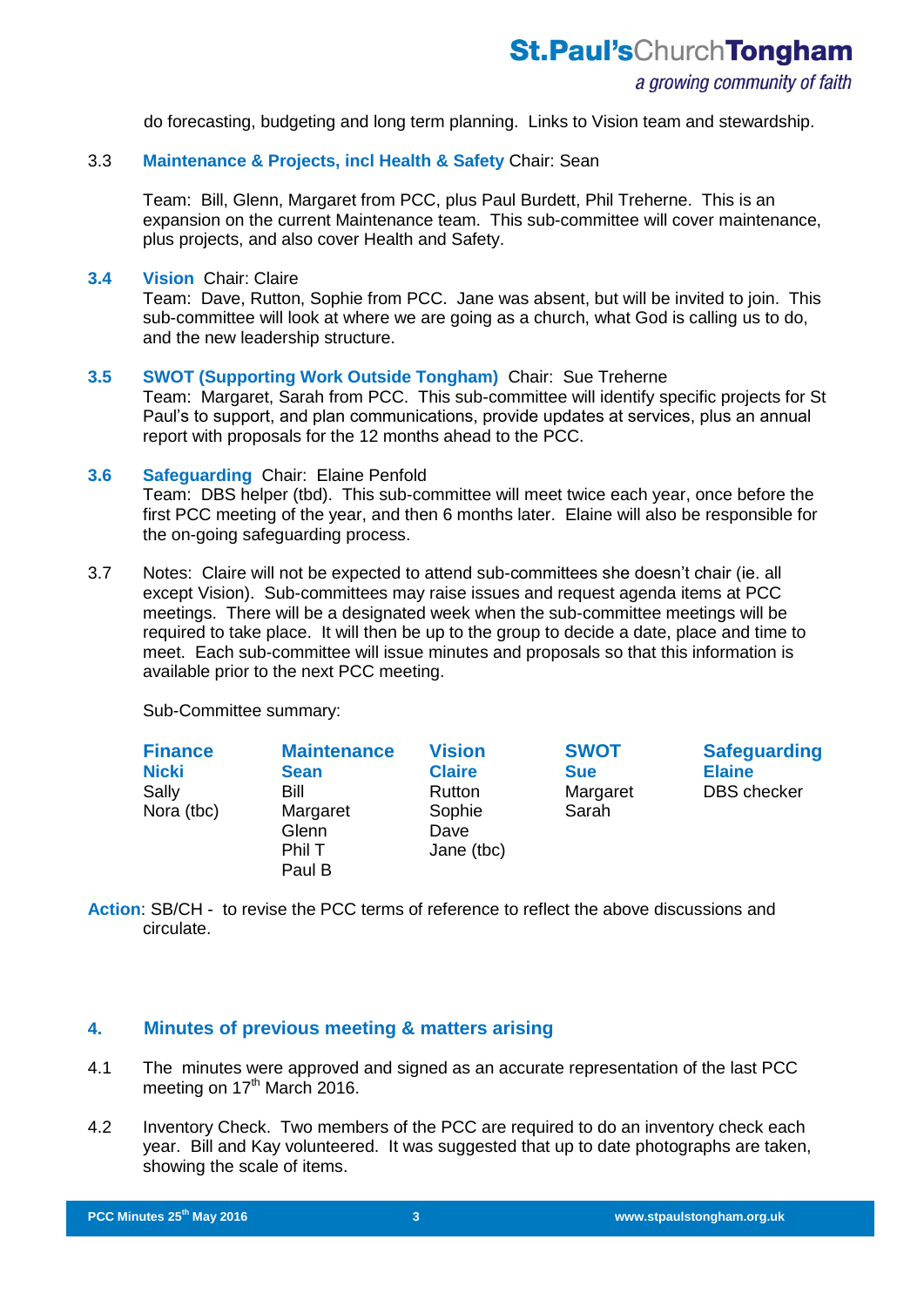**Action**: BM/KT – Check Inventory and take photographs.

# **5. Safeguarding Policy and Checklist**

5.1 St Paul's Safeguarding Policy has been updated to reflect current practice. Copies are displayed on the Old School noticeboard indoors, and the noticeboard in the Church porch. However, we do not clearly display Elaine's name and contact details and this should be corrected. The meeting also reviewed the Safeguarding Checklist, and updated it with the current status.

**Action**: SB/CH/EP - Update policy document with Elaine's name and contact details, plus details for Ian Berry, the Diocesan Safeguarding Advisor. Photos should be included if possible. Form to be signed by Claire, wardens and Elaine.

- 5.2 Elaine and Dave are responsible for validating DBS applications, plus there are plans in place for Julie Kavanagh to be trained as a DBS checker, to provide support to Elaine.
- 5.3 In future, there will be a regular PCC agenda item for safeguarding, and Elaine will provide a report on DBS status.
- **Action**: CH to meet with Elaine Penfold to discuss Safeguarding responsibilities, the subcommittee plans, and the Safeguarding Checklist.

**Action**: EP - to meet with Julie Kavanagh, to discuss DBS training, and the DBS support role.

## **6. Approval of events for the Summer Term**

7.1 Claire reported that she had received excellent feedback from the school about the Victorian Fayre, and request for more involvement next year. We should consider whether we include another Victorian Fayre in our events calendar for 2017. It was also noted that it would be useful for the village to have a shared calendar of event dates, so that we don't double-book dates planned by other groups.

**Action**: MM – to look into the possibility of a shared calendar, eg. Using Google calendar.

7.2 The events planned for the Summer Term are:

Evensong Café Church Summer Buzz

All of these events were approved. The Summer Buzz team is mostly in place, and a planning meeting will be taking place over half term.

A Youth Group trip is planned 8 – 10 July, to Kate Crabtree's family house at Middleton on Sea. The trip will run at cost, and attendees will pay £40 each. Dave will carry out a risk assessment. Sean asked whether the house had a gas safety certificate, and Claire commented that the house insurance policy should provide the necessary cover.

**Action**: DW – undertake risk assessment for Youth Group trip, and check the status of insurance and/or safety certificates for the house at Middleton on Sea.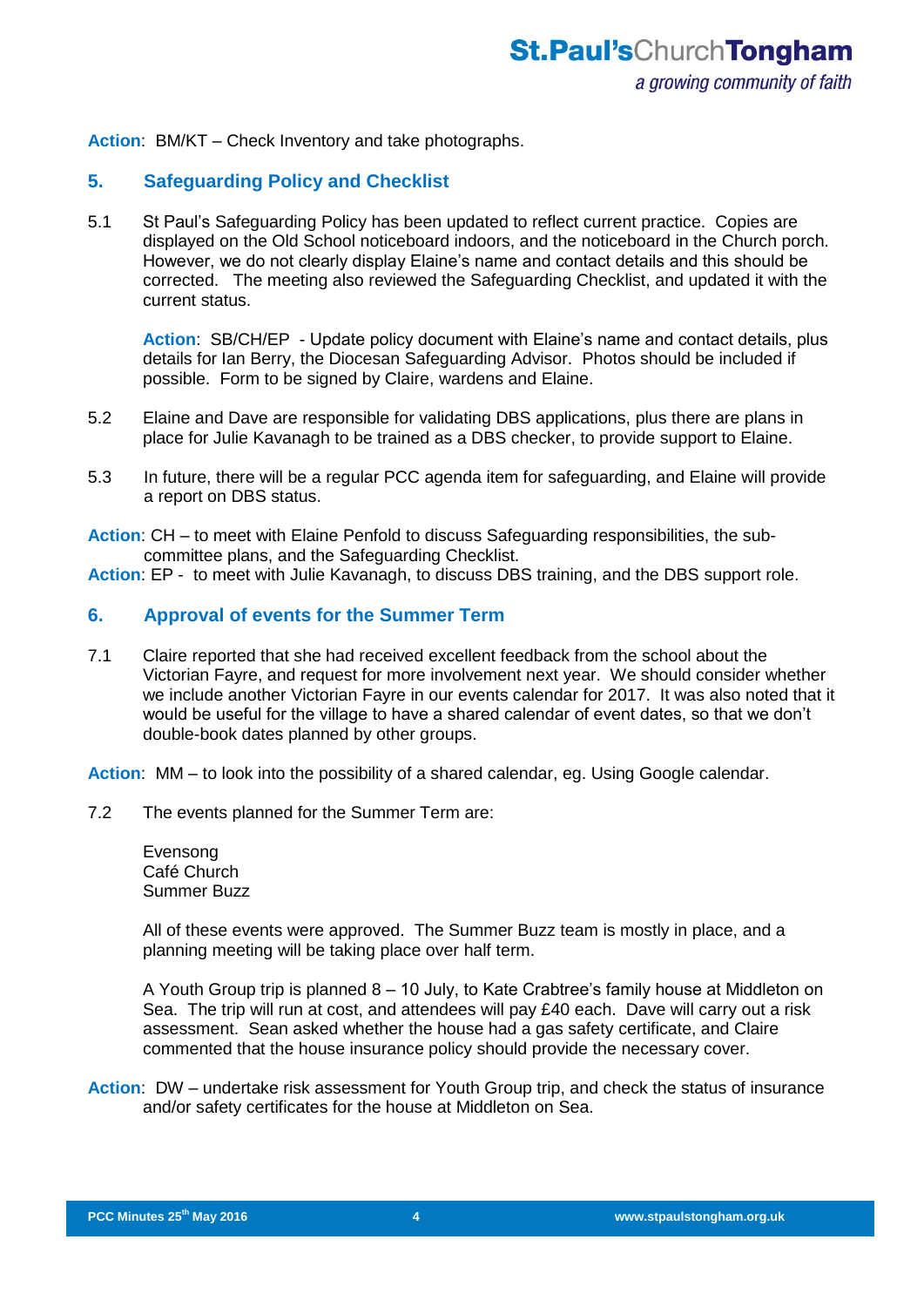# **7. Finance Report**

- 7.1 Nicki has met with Sue to undertake the handover of Treasurer responsibilities. Mandates have been created to swap over the bank accounts to Nicki. Nicki would like to use an existing St Paul's email account, rather than her personal account, for her Treasurer responsibilities. She plans to create spreadsheets to manage our accounts, as the current system is very inflexible.
- **Action**: NB talk to Simon Vincent to see whether a [treasurer@stpaulstongham.org.uk](mailto:treasurer@stpaulstongham.org.uk) account already exists.
- 7.2 We currently have two accounts: Charities Aid Foundation (CAF) Bank, for our day to day account; CCLA account for maintenance. This account has no online banking facility, and it's difficult to get the money out – not very practical! The meeting approved moving this bank account to an on-line account. Rutton offered help in choosing a new bank account, as he has a lot of experience with using bank accounts from all the major players.
- **Action**: NB/RV identify new bank account for maintenance account, which provides online banking and the level of access and practicality that we need.
- 7.3 Nicki plans to run the current system of accounting until the end of June this year, and then change to her new system and open a new set of books for the final 6 months of the year.

### **8. Projects**

- 8.1 Ramp Sean reported that our Ramp project proposal will be reviewed at the DAC meeting on 30/5. It's possible they may request changes, in which case we will then have to wait until the next DAC meeting for approval. Claire circulated a list of fundraising ideas to the meeting, which were received with enthusiasm. The only item which we won't pursue is no. 6. The recycling options, which weren't expected to raise enough to be worthwhile.
- 8.2 A fundraising team of 3-4 will need to be set up to plan events for early Autumn. Sophie said she will discuss involvement with Simon. Dave commented that he knew someone with experience of capital funding campaigns, and Sean mentioned a course at ChurchCo in Westminster.
- **Action**: SV feedback to Claire ideas on how to move fundraising forward.
- **Action**: SB update the Admin Support role description to include press publicity, as well as the noticeboard.
- 8.3 Roof work fixing the leak in the roof has been delayed by rain, which has made the ground soft, but scaffolding is due to go up in the next few days.
- 8.4 Garden of remembrance. A standard marker is proposed, made of stainless steel with a standard layout for text. Claire commented that these markers could also be used to mark the corners of the garden, to make identifying the location of each plot simpler. The design was approved. (Proposer Nicki; Seconder Margaret)
- **Action**: SB circulate the cost for the emergency leak repair as soon as the bill is received from Peter Lovatt. This bill will also include the work to repair and clean the church heaters.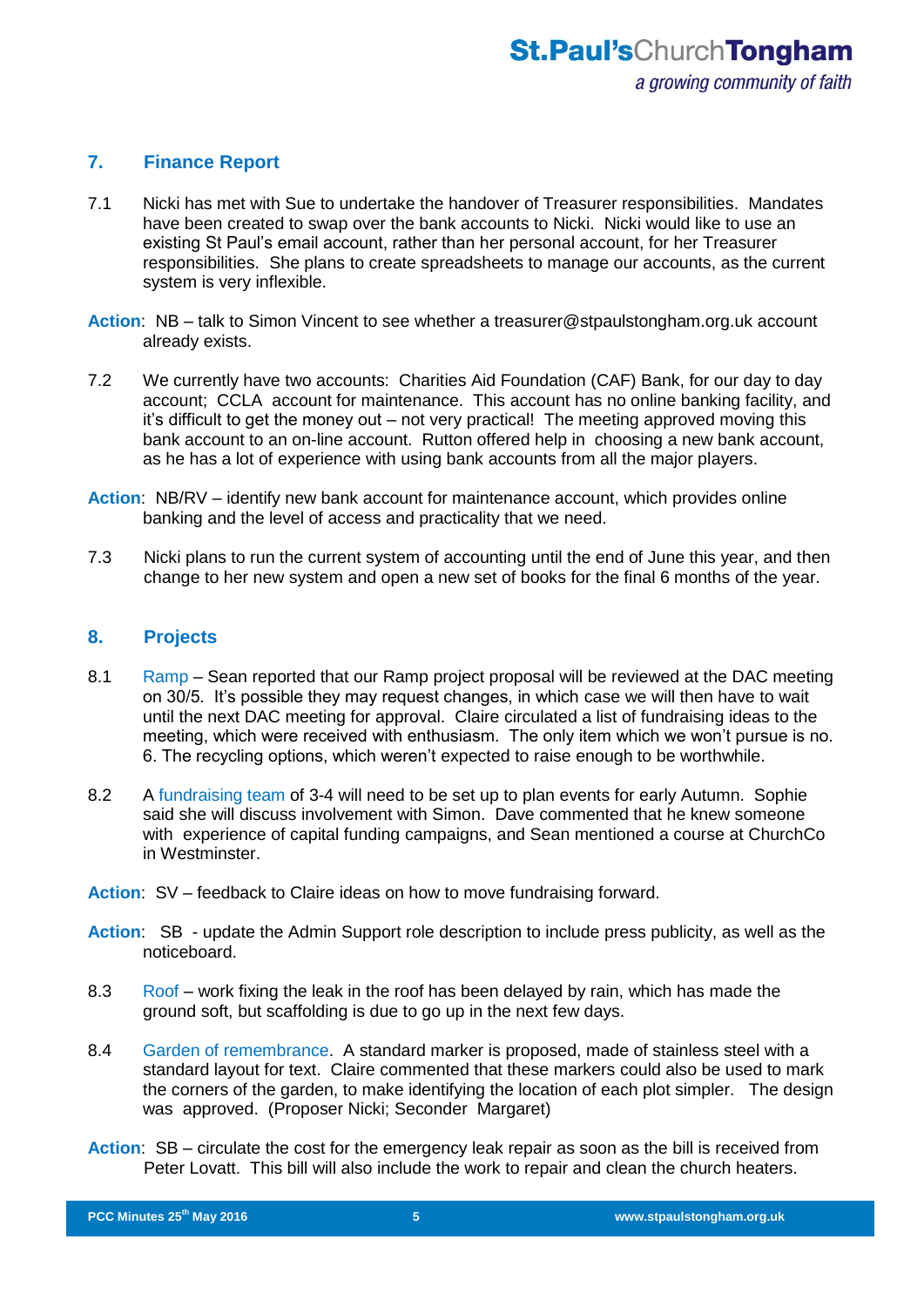## **9. Correspondence**

9.1 Bench applications – we have received a faculty for a new bench, which is a good quality one. We now have a new request for another bench (for Jacqueline Quinnell), which will be placed next to the fence, away from the graves. It is proposed that the bench is placed directly on the grass, no flagstones.

The meeting unanimously approved the two new benches, and the plan for future benches.

**Action**: CH/BM – review churchyard and plot possible future bench locations.

- 9.2 Once these benches are in place, possible future bench sites will be plotted on a map of the churchyard, so people can either choose a plot, or wait until an existing bench needs replacing. Another possibility is having multiple plaques on the same bench, where we fund the bench initially, and people can pay a share of the cost each time a plaque is added. New benches should be from our recommended firm, to ensure good quality.
- 9.3 We should also be encouraging funding towards our ramp project. Plaques can be placed at the side of the new porch doors. We can contact families to ask if they would like to donate to the project and have their loved ones remembered in this way.

| <b>Meeting</b> | <b>Date</b>                 | <b>Refreshments</b>    |
|----------------|-----------------------------|------------------------|
| Sub-Cttees     | w/c $20th$ June             |                        |
| <b>PCC</b>     | July $20th$                 | Margaret and Sophie    |
| Sub-Cttees     | $w/c$ 12 <sup>th</sup> Sept |                        |
| <b>PCC</b>     | October 19 <sup>th</sup>    | Nicki and Dave         |
| Sub-Cttees     | $W/C$ 14 <sup>th</sup> Nov  |                        |
| <b>PCC</b>     | February 8th                | <b>Rutton and Bill</b> |

# **10. Future PCC / Sub-Committee Meetings**

Please let Sally know if you are unable to provide refreshments on your nominated date, preferably with an alternative volunteer!